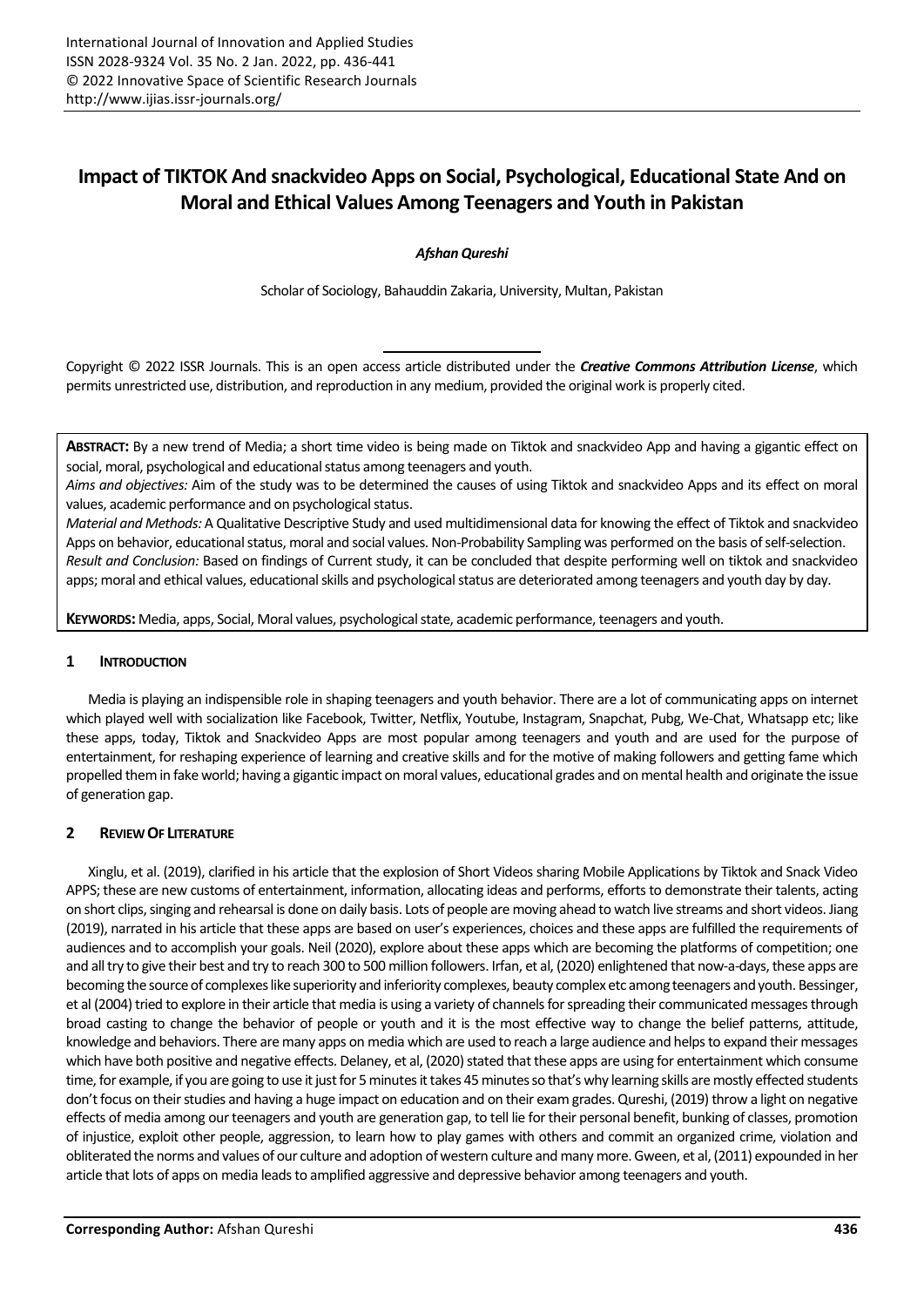# **3 HISTORY OF TIKTOK AND SNACKVIDEO APPS**

|                                                                       | <b>Tiktok</b>                                                                                                                                                                                                                                                                                                                                                                                                                                                                                                                             | Snackvideo                                                                                                                                                                                                                              |
|-----------------------------------------------------------------------|-------------------------------------------------------------------------------------------------------------------------------------------------------------------------------------------------------------------------------------------------------------------------------------------------------------------------------------------------------------------------------------------------------------------------------------------------------------------------------------------------------------------------------------------|-----------------------------------------------------------------------------------------------------------------------------------------------------------------------------------------------------------------------------------------|
| <b>Chinese Name</b>                                                   | Douyin                                                                                                                                                                                                                                                                                                                                                                                                                                                                                                                                    | Kuaishou                                                                                                                                                                                                                                |
| <b>Name's Meaning</b>                                                 | <b>Shaking Sound</b>                                                                                                                                                                                                                                                                                                                                                                                                                                                                                                                      | <b>Quick Hand</b>                                                                                                                                                                                                                       |
| <b>Type</b>                                                           | <b>Public Company</b>                                                                                                                                                                                                                                                                                                                                                                                                                                                                                                                     | <b>Public Company</b>                                                                                                                                                                                                                   |
| Industry                                                              | Internet                                                                                                                                                                                                                                                                                                                                                                                                                                                                                                                                  | Internet                                                                                                                                                                                                                                |
| <b>Founder Name</b>                                                   | Zhang Yiming                                                                                                                                                                                                                                                                                                                                                                                                                                                                                                                              | Su Hua                                                                                                                                                                                                                                  |
| Founded                                                               | September, 2016                                                                                                                                                                                                                                                                                                                                                                                                                                                                                                                           | March, 2010                                                                                                                                                                                                                             |
| <b>Developers</b>                                                     | <b>Bytedance</b>                                                                                                                                                                                                                                                                                                                                                                                                                                                                                                                          | Bytedance                                                                                                                                                                                                                               |
| Headquarter                                                           | Beijing, China                                                                                                                                                                                                                                                                                                                                                                                                                                                                                                                            | Beijing, China                                                                                                                                                                                                                          |
| Revenue                                                               | \$128 million (January, 2021)                                                                                                                                                                                                                                                                                                                                                                                                                                                                                                             | US \$9.1 Billion (2020)                                                                                                                                                                                                                 |
| <b>Users</b>                                                          | Over 2 Billion                                                                                                                                                                                                                                                                                                                                                                                                                                                                                                                            | Upto 200 million                                                                                                                                                                                                                        |
| <b>Firstly banned these Apps</b>                                      | China                                                                                                                                                                                                                                                                                                                                                                                                                                                                                                                                     | China                                                                                                                                                                                                                                   |
| <b>Cause of banned</b>                                                | Feminine Behavior<br>Unhealthy Feminie Male Culture<br>(Lack of Masculine Authority)                                                                                                                                                                                                                                                                                                                                                                                                                                                      | CCTV Reported on Platform Popularizing Videos of<br><b>Teenage Mothers</b>                                                                                                                                                              |
| <b>Banned these Apps in other</b><br><b>Countries and their cause</b> | 1-Us → (1) Donald Trump, Political And<br>Economic Issues (2) Citing Threats To Users<br>Privacy And Security Posed By Its Chinese<br>Ownership<br>2- India $\rightarrow$ (1) Privacy Issues (2) Pornography (3)<br>Recent Boarder Issues Between India And China<br>(4) Political Issues (Bycott China $\rightarrow$ movement<br>in India due to competitive relation between<br>two countries)<br>3-Indonesia, Bangladesh and Pakistan $\rightarrow$<br>thought to be obscene, immoral, vulgur and<br><b>Encouraging of Pornography</b> | India $\rightarrow$ (1) Privacy Issues (2) Pornography (3) Recent<br>Boarder Issues Between India And China (4) Political<br>Issues (Bycott China $\rightarrow$ movement in India due to<br>competitive relation between two countries) |

## **4 PURPOSE OF THE STUDY**

Reaching from a few seconds to a few minutes, short videos has the experience of learning and creative skills by granting prosperous instrumental material and comments on material which provide a fake fame for just some seconds and tiktokers feel a spirit of hero and also working on snackvideo App through which leave a bad impact on health of teenagers and youth turn out to be a well-liked figure of learning and sharing creative skills such as acting, singing, drawing, photography, crafting. Short videos in social media platform are reshaping mental health and generation gap is creating between them, moral values are declining day by day which creating depression and aggressive behavior between them.

- 1- To explore the causes of using Tiktok and snackvideo Apps by people.
- 2- To find out the ways of using Tiktok and snackvideo Apps.
- 3- To explore the time of using or uploading videos on Tiktok and snackvideo Apps.
- 4- To analysis the content of dressing style among teenagers and youth on Tiktok and snackvideo Apps just for the purpose of fake fame.
- 5- To see the negative social and moral impacts on teenagers by using Tiktok App and snackvideo App.
- 6- To explore the negative impact on psychological health by using Tiktok App and snackvideo App.
- 7- To analysis the ways how teenagers move forward from Tiktok to Instagram App for getting the purpose of Modeling for fake fame.
- 8- To explore the reactions of commenters on short videos.
- 9- To find out the reaction of Tiktokers and Snackers on comment sections.

# **5 RESEARCH METHODOLOGY**

The researcher used qualitative research designs and use multi-dimensional data for research process. Universe/population of the present study comprised of all those boys and girls who are using Tiktok app and snackvideo App for the purpose of Acting and Modeling. Researcher used non-probablity sampling on basis of self-selection and selected those cases who are most familiar under audience.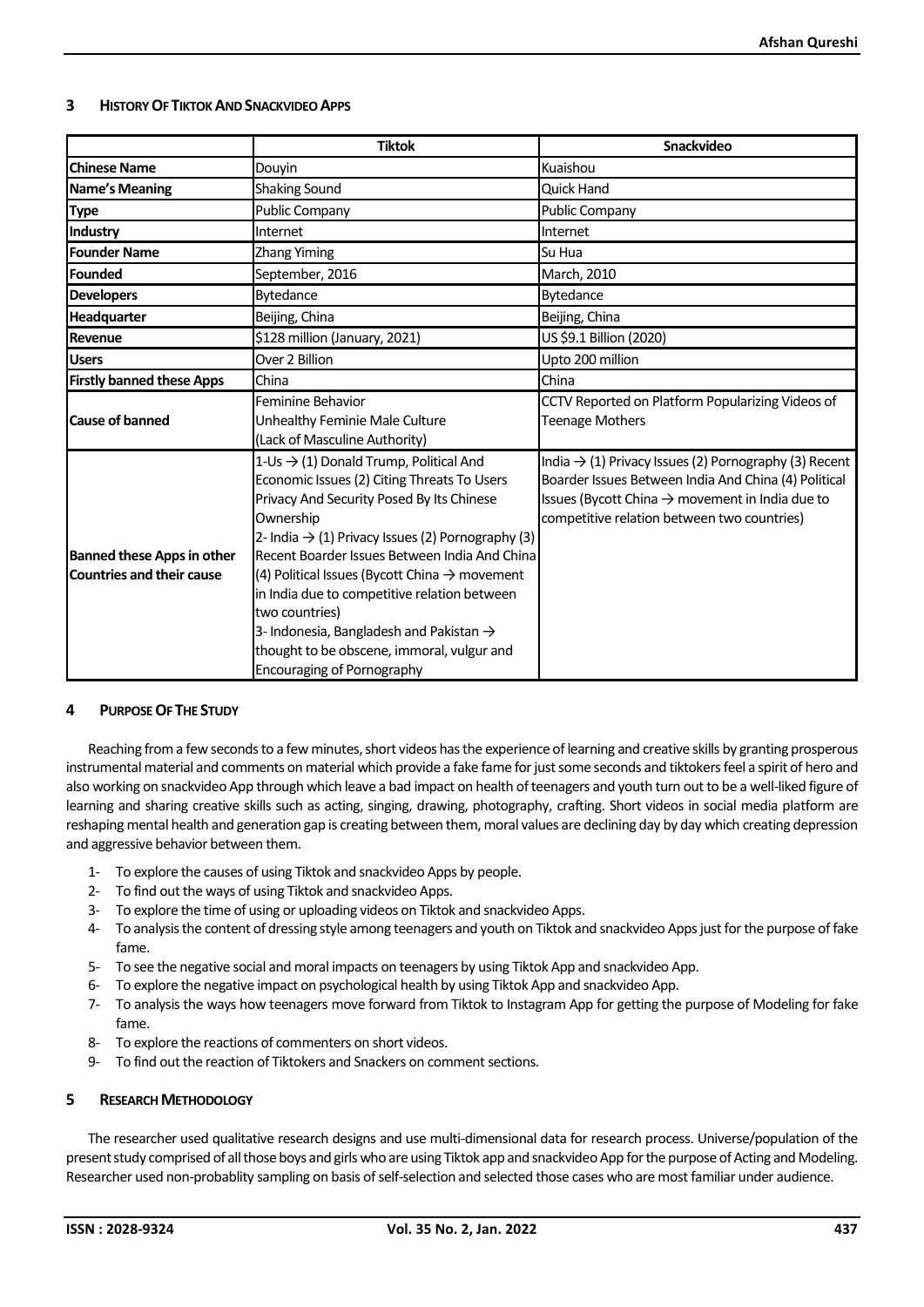8 boys and 8 girls were selected to check their moral values from the student of Matric, intermediate and B.S for checking their moral values, (researcher added a case on facebook and give them different tasks on messenger and check through different parameters on his other friend's cases), dressing content and their reactions and behaviors on same theme videos and checked mentally state of these cases on different parameters and also checked their timing to spend on Tiktok App. This study was totally depended on participant and silent observation. It was necessary to select the respondents purely on the basis of special purpose which the researcher had in her mind and also applied all these data on snackvideo App and found same results.

# **HYPOTHESIS**

- 1) Greater intensity of using Tiktok App and snackvideo App, performance on platform and declining moral values among teenagers and youth.
- 2) Greater intensity of using Tiktok App and snackvideo App, performance on platform and the behavior of teenagers will be more affected.
- 3) Greater the intensity of using Tiktok App and snackvideo App and performance on platform; the academic performance of teenagers will be more affected.

# **6 CASE STUDIES**

## **6.1 PURPOSE OF USING TIKTOK APP AND SNACKVIDEO APP**

Mostly teenagers are using Tiktok App and snackvideo App for the purpose of Acting, modeling, dancing, singing, showing beauties, trendy fashion, funny clips, beauty tips, information seeking, to teach different languages, cooking and preaching different religions.

## **6.2 WAYS OF USING TIKTOK APP AND SNACKVIDEO APP**

- 1) To make short clips of movies
- 2) To make slow-motion on different songs
- 3) To use different effects for making their videos more contestable.
- 4) Try to show the concept of ugliness to beauty.
- 5) To make funny clips.
- 6) Mostly teenagers try to use trendy clothes to show off that they are modern.
- 7) Some teenagers use quotations, ahadis, verses and try to preach about a measureable life style according to religions.
- 8) To utilize for the purpose of beauty tips.
- 9) To bring into play for cooking recipes.
- 10) To make use of the purpose of teaching different languages.

## **6.3 TIMING TO SPEND/MAKING VIDEOS ON TIKTOK APP AND SNACKVIDEO APP**

Mostly teenagers make 9 to 15 videos on daily basis on different times. According to some cases, some participant uploaded 3-5 videos on 09.00 to12.00 A.M., 6-10 videos at the time of 02.00 P.M to 05.00 P.M and 11-15 videos uploaded at 8.00 o clock to 11.00 Pm.

## **6.4 AVERAGE AGE OF TIKTOKERSAND SNACKERS**

The average age of mostly Tiktokers and Snackers was being about 14 to 25.

## **6.5 CURRENT EDUCATION STATUS OF TIKTOKERS AND SNACKERS**

Mostly Tiktokers and Snackers who are using these apps belong to 6th standard to intermediate and of B.S students.

## **6.6 DECLINING MORAL VALUES**

There are many moral values which are deteriorative by Tiktok and snackvideo Apps among teenagers and youth. Some are under below.

- 1) Do not think before speak.
- 2) Do not comprehend the actual state of life and act like hero or heroine for handling situation. If they couldn't control then they abruptly become aggressive and behave violently.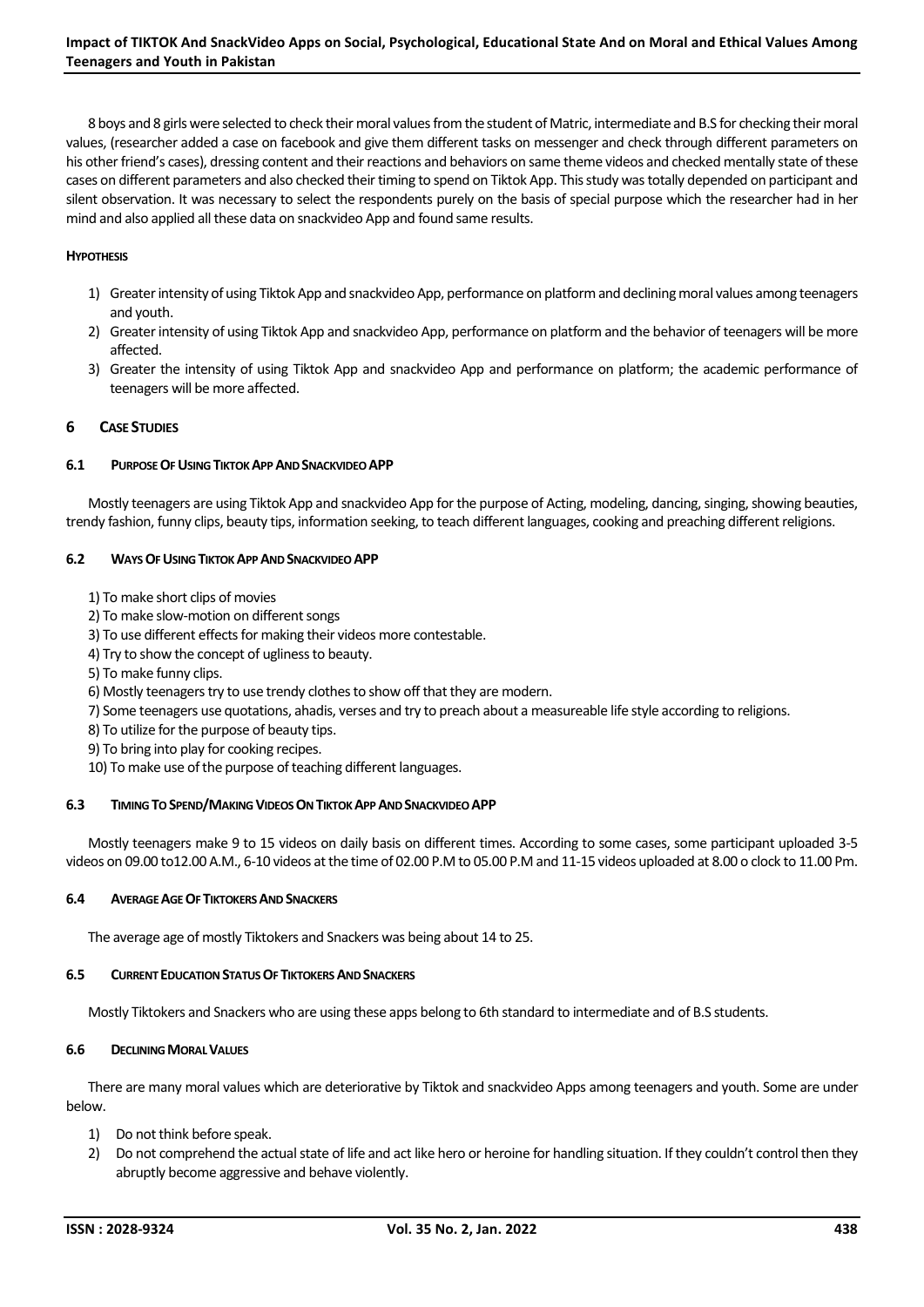- 3) Not known the actual meaning of Hollywood and Bollywood songs and dialogues which have worse impact on the actual state of mind of teenagers and youth.
- 4) Generation gap: To stick with these Apps and become isolated and not to spend time with your parents.
- 5) To make fun of others through duets.
- 6) Mostly use unethical words and cheap language (especially for women).
- 7) Do not respect the women.
- 8) Showing the wrong concept of girls or women as a sign of beauty, not a successor and ofrespect.
- 9) To give abuses to girls and women.
- 10) To make videos on Tiktok and snackvideo Apps while driving just for the purpose to make trendy videos.
- 11) Kids are initiating like actors which is hazardous for their mental growth.
- 12) To show the girls or women as a symbol of deceivers.
- 13) Spread the wrong concept of cheating in love among teenagers.
- 14) Erroneous notion of suicide due to deceive in love among teenagers and youth.
- 15) Worst perception to use alcohol on breakup among teenagers and youth.
- 16) Broaden the term of psycho lovers and cheating and shoot by gun to other person.
- 17) Worst perception of B.F and G.F among teenagers.
- 18) Wrong concept to leak information: if u talks to anyone in case of any topic then it spread in whole group.
- 19) Worst idea of gangster (a member of a gang of violent criminals).
- 20) Nastiest perception shooting by gun among teenagers.
- 21) The circulation of pornography on platform of Tiktok and exposure of children and teenagers to sensitive content.
- 22) Use of smoking to show as a sign of high status or highly standard of life among teenagers.
- 23) Wrong concept of how to cheat in exam.
- 24) Beauty Complex among teenagers and Youth.
- 25) Superiority and Inferiority Complexes among teenagers and youth.

#### **6.7 DRESSINGCONTENT**

There are many Tiktokers and Snackers who are using Traditional Dressing Content; their purpose to show their tradition, some are using Western Dressing Content and there are many young girls and boys who are going totally against the culture using red jeans and shirts. There are many Tiktokers and Snackers who are wasting their time in changing 15-20 different colors shirts or hoddies in just one 15-30 second video for the purpose of fun and showing trend.

#### **6.8 GENERATION GAP**

Mostly teenagers don't spend their time with elders; whenever they became the victim of any intricacy then they always try to acquainted its way out through their age fellows and friends but don't take the opinion from their most experienced elders or teachers. Mostly our age fellows offer the suggestion according to their thinking patterns or experience which create a great reduction between generations. Today, Tiktok and snackvideo Apps are creating the subject of isolation among teenagers. In spare time, they always spend their time with their friends and want to make short videos on these Apps and they have no time for their elders which create a gigantic problem of generation gap among teenagers in our society.

#### **6.9 DECLINING EDUCATIONAL SKILLS**

Teenagers and youth are the sign of progress of any country and education is the door of knowledge which goes toward progress; but, mostly our teenagers spoil their time to make videos on Tiktok App, snackvideo App, or any other platform just for the purpose of competition or the fake fame which spoil their time and not so much time devote for studies and also not interested in getting knowledge; so, it is a root cause of declining educational standard or grades among teenagers or youth.

#### **6.10 MOVE TOWARD IN THE WORLD OF INSTAGRAM**

There are many teenagers and youth, who move toward from Tiktok App to the world of Instagram. This App is brought into play overly 700 million users worldwide and topped in the catalog in terms of negative effects among boys and girls. This app is totally unrealistic; teenagers and youth compare themselves and try to see their image in unrealistic mirror by using largely curated, filtered and photoshopped versions of reality. Girls and boys are using filters just for the purpose of looking perfect. And as like thinking are also moved them in the world of modeling; which create a terrible impact on body image, self-identity, depression and anxiety.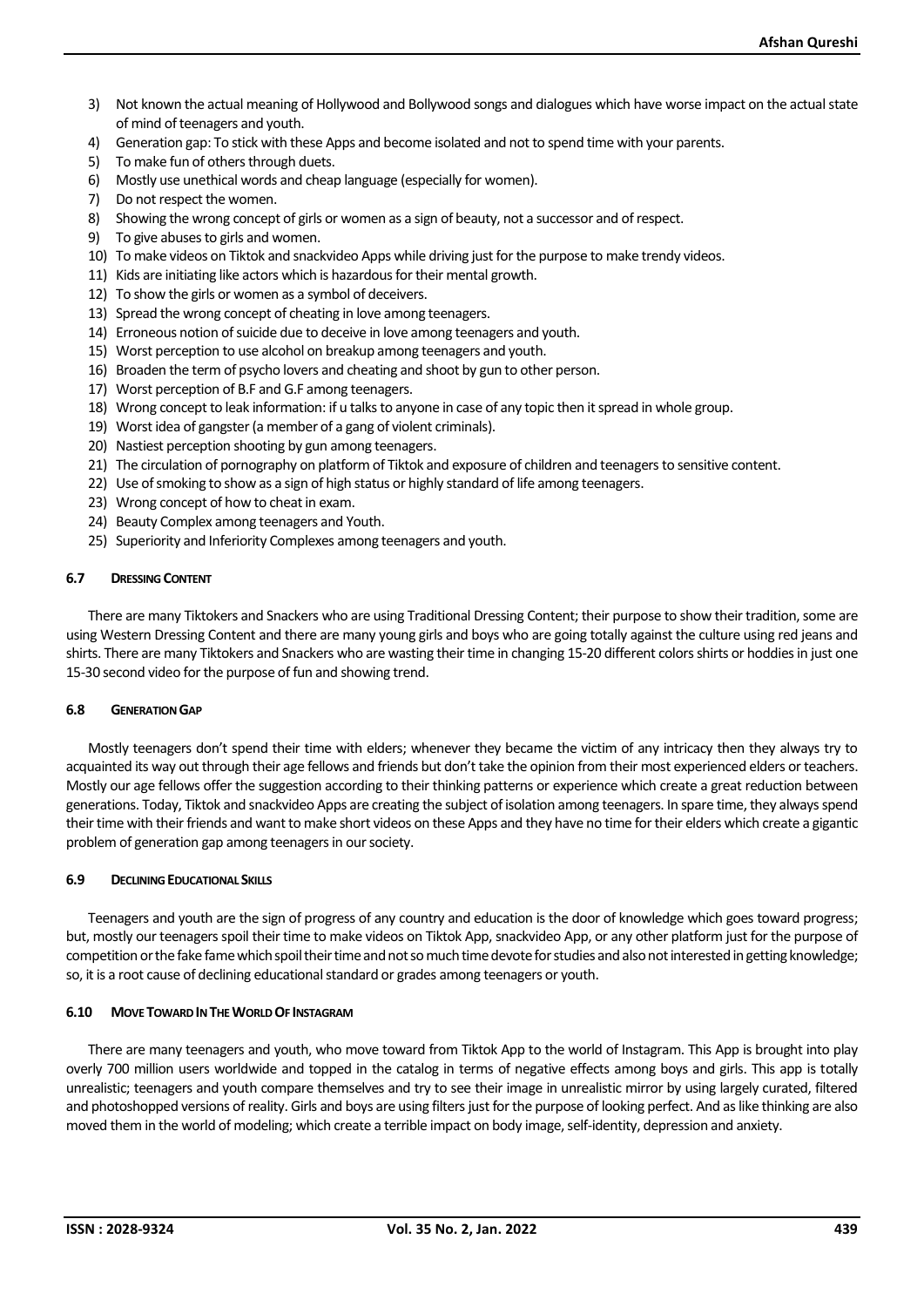#### **6.11 CELEBRATION ON AFAKE SUCCESS**

Whenever teenagers perceive about their followers that are reached 1 million then they understood it fake success to their actual success and then they started to work hard for making more videos and slow-motions and make their target to reach 3 to 4 million followers.

#### **6.12 REACTION OF COMMENTER ON SHORT VIDEOS**

There are many commenters on Tiktok App and snackvideo App who watch the videos of their fans and could not apprehend the actual meaning of their videos and make the mole of applauses without knowing the theme of their fake fans' videos that have right or wrong sense. They are also many commenters as like who want to teach their fans the precise distinctions between the right and wrong by their comments on these short videos and some commenters cannot bear some tiktokers' and Snackers fame among viewers or followers and they start to use their comments totally against them just for the case of jealously and after this they start rivals with eachothers.

#### **6.13 REACTION OF TIKTOKERS AND SNACKERS ON COMMENT SECTION**

Researcher noticed in mostly cases that some tiktokers and Snackers don't react on negative comments and feel happy on their appreciation and there are many cases are as like that they became personalized on negative comments and try to fight or beat others criticism and always want applauses from viewers.

#### **6.14 NEGATIVE IMPACT OF TIKTOK AND SNACKVIDEO APPS ON PSYCHOLOGICAL HEALTH**

Tiktok app and snackvideo app are having a worse impact on psychological health of teenagers and youth. Mostly teenagers and youth are becoming the victim of aggression because of using content of media they watch. It is narrated that mass media is also an agent of socialization and we communicate indirectly with these channels; so, as like erect our habbits and build up our personality. There are many Tiktokers and Snackers who made the videos on trendy songs and on Hollywood and Bollywood dialogues and then they start to implement on actual state of life and understood them like a hero or heroin and they apprehend the actual state of life like a movie when they couldn't handle any situation according to their own will then they start to become aggressive, fight with people, started to break things and try to tease to others just for the purpose to accept their wishes/will. The main problem between teenagers and youth is not to think before speak and this situation is also created problems for them.

Due to these apps; teenagers and youth are becoming the victim of diverse complexes as like beauty, inferiority, superiority etc. Which is moving toward depressive and aggressive behavior rapidly.

#### **6.15 CONCLUSION**

Mostly teenagers are using Tiktok and snackvideo App for intend of Modeling, Acting, Dancing, Singing and for many other grounds from 9.00 am to 12.00 pm. Mostly Young children are spending their time on these both apps for fake fame and their educational status are deteriorative. Generation gap is increasing day by day and these apps have a big hand in creating a long distance among children and elders. These both apps have a gigantic problem in decreasing moral and ethical values and having a great impact on psychological condition of teenagers and youth.

#### **7 SUGGESTIONS**

- 1- Saying that youth are the future of any country if it spoiled then the future of country would be in dark, so, Tiktok App and snackvideo Apps should be banned from Pakistan because these apps are spoiling our teenagers and youth.
- 2- There is need to be counseling of teenagers which are using Tiktok and snackvideo Apps and understood themselves as a main character or hero/heroin of life events and a successor of a fake world.
- 3- Try to make them apprehend the actual meaning of success.
- 4- Parents should have to take time for their children.
- 5- Parents should have to focus on their children religious activities.
- 6- Parents should have to strictly focus on academic career of their children.
- 7- Parents should stake out that what their children are watching on TV or using on internet if they are watching erroneous things then abruptly forbid them.
- 8- Parents should make a proper time table for their children that after studies they will watch TV or use internet from this to that time and keep a bird eye view that what they are watching or using.